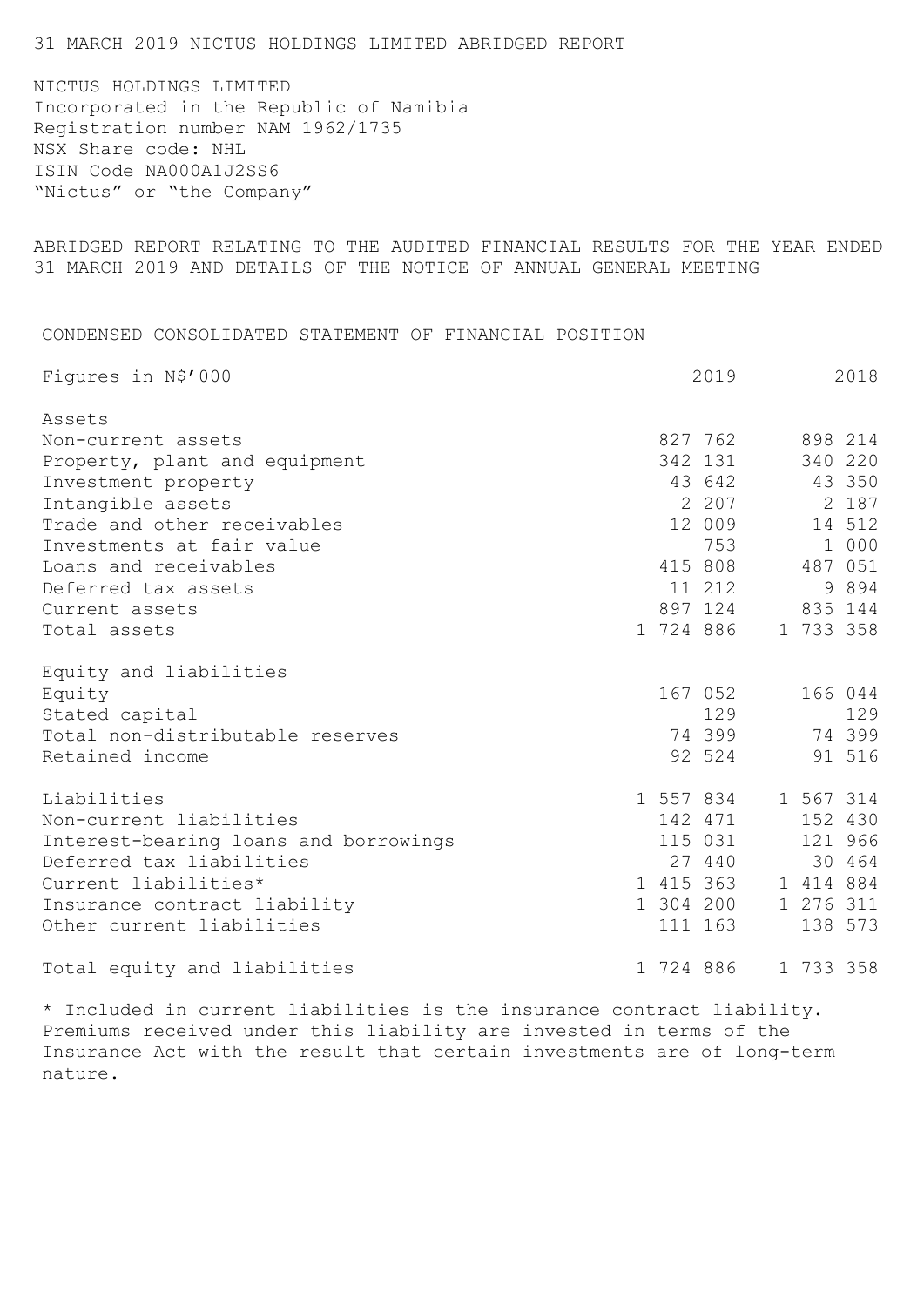CONDENSED CONSOLIDATED STATEMENT OF PROFIT OR LOSS AND OTHER COMPREHENSIVE INCOME

| Figures in N\$'000                                                                                                                                                                                                                                             | 2019                                                                                                         | 2018                                                                                                                                 |
|----------------------------------------------------------------------------------------------------------------------------------------------------------------------------------------------------------------------------------------------------------------|--------------------------------------------------------------------------------------------------------------|--------------------------------------------------------------------------------------------------------------------------------------|
| Revenue<br>Cost of sales<br>Gross profit<br>Other income<br>Other operating gains / (losses)<br>Operating and admin expenses<br>Investment income from operations<br>Operating profit<br>Investment income<br>Finance costs<br>Profit / (loss) before taxation | 677 603<br>(483 117)<br>194 486<br>9 9 1 9<br>2 2 5 4<br>(224 913)<br>33 316<br>15 062<br>2 7 9 8<br>2 8 1 4 | 831 921<br>(621 141)<br>210 780<br>19 123<br>(2 991)<br>(240 527)<br>30 392<br>16 777<br>2 538<br>$(15 \t046)$ $(20 \t268)$<br>(953) |
| Taxation<br>Profit for the year                                                                                                                                                                                                                                | 4 342<br>7 156                                                                                               | 6 551<br>5 5 9 8                                                                                                                     |
| Other comprehensive income:<br>Net gains on property revaluation<br>Taxation relating to other comprehensive income<br>Other comprehensive income for the year net of<br>taxation<br>Total comprehensive income for the year                                   |                                                                                                              | 1 828<br>(585)<br>1 243<br>6 841                                                                                                     |
| Total comprehensive income attributable to:<br>Owners of the parent                                                                                                                                                                                            | 7 156                                                                                                        | 6 841                                                                                                                                |
| Earnings per share<br>Basic and Diluted earnings per share (cents)<br>Basic and Diluted earnings per share before<br>treasury share adjustment (cents)<br>Weighted average number of shares in issue                                                           | 13,64<br>13,39                                                                                               | 10,47<br>10,47                                                                                                                       |
| (000's)                                                                                                                                                                                                                                                        | 52 461                                                                                                       | 53 443                                                                                                                               |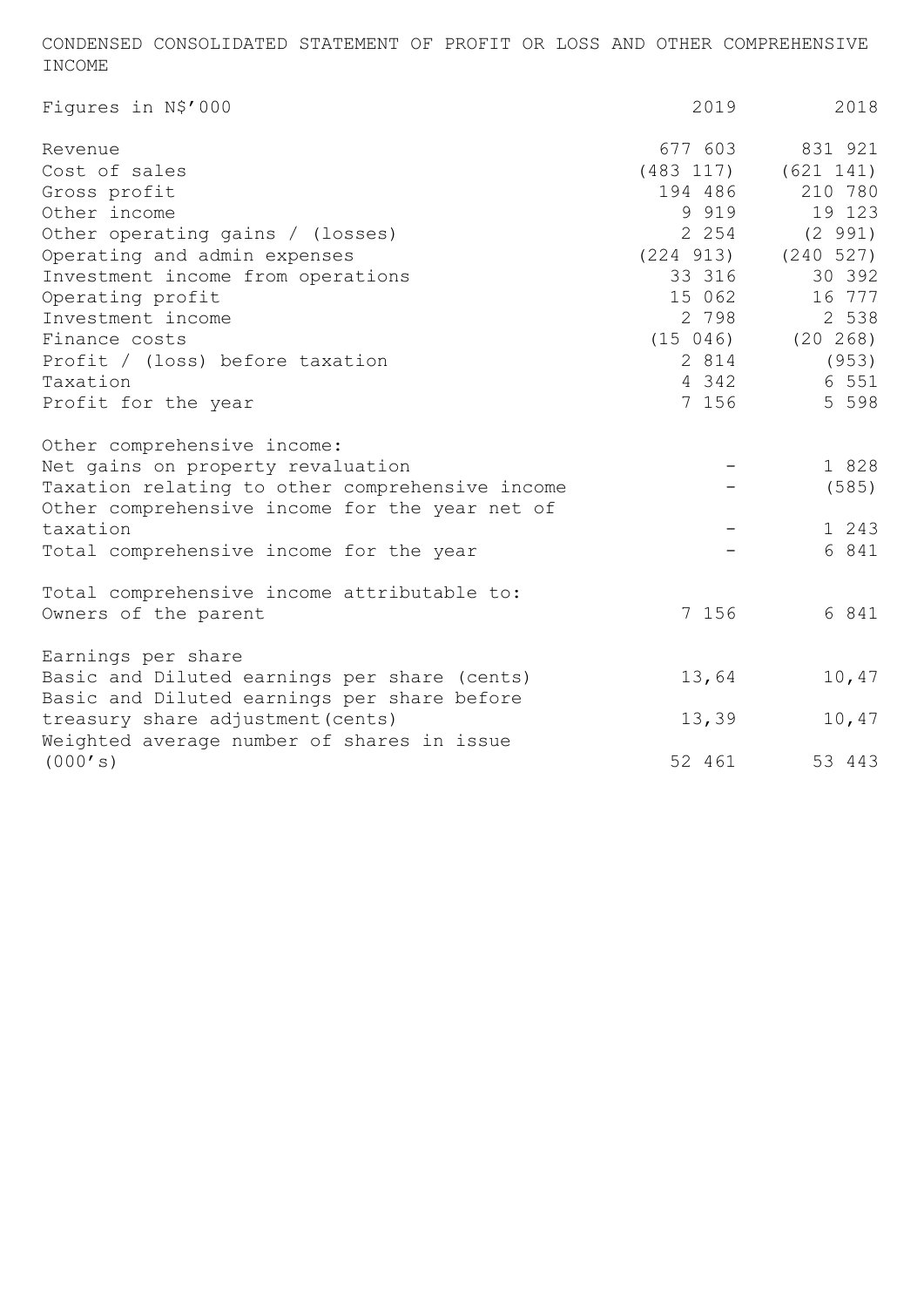# CONDENSED CONSOLIDATED STATEMENT OF CHANGES IN EQUITY

| Figures in N\$'000                                                                                                         | capital | Stated Revaluation<br>reserve | Insurance<br>contingency earnings<br>reserve | Retained           | Total<br>Equity  |
|----------------------------------------------------------------------------------------------------------------------------|---------|-------------------------------|----------------------------------------------|--------------------|------------------|
| Balance at 1 April 2017<br>Total comprehensive                                                                             | 129     | 58 767                        | 15 551                                       | 90 898             | 165 345          |
| income for the year<br>Profit for the year<br>Other comprehensive                                                          |         | 1 243                         |                                              | 5 5 9 8<br>5 5 9 8 | 6 841<br>5 5 9 8 |
| income<br>Transfer of revaluation<br>reserve to retained                                                                   |         | 1 243                         |                                              |                    | 1 243            |
| earnings                                                                                                                   |         | (1 162)                       |                                              | 1 162              |                  |
| Prescribed dividends<br>Dividends paid to                                                                                  |         |                               |                                              | 271                | 271              |
| ordinary shareholders<br>Total contributions by<br>and distributions to<br>owners of the company<br>recognised directly in |         |                               |                                              | (6 413)            | (6 413)          |
| equity                                                                                                                     |         | (1 162)                       |                                              | (4 980)            | (6 142)          |
| Balance at 1 April 2018                                                                                                    | 129     | 58 848                        | 15 551                                       | 91 516             | 166 044          |
| Total comprehensive                                                                                                        |         |                               |                                              |                    |                  |
| income for the year                                                                                                        |         |                               |                                              | 7 156              | 7 156            |
| Profit for the year<br>Prescribed dividends<br>Dividends paid to                                                           |         |                               |                                              | 7 156<br>265       | 7 156<br>265     |
| ordinary shareholders<br>Total contributions by<br>and distributions to<br>owners of the company                           |         |                               |                                              | (6 413)            | (6 413)          |
| recognised directly in<br>equity                                                                                           |         |                               |                                              | (6 148)            | $(6 \ 148)$      |
| Balance at 31 March 2019                                                                                                   | 129     | 58 848                        | 15 551                                       | 92 524             | 167 052          |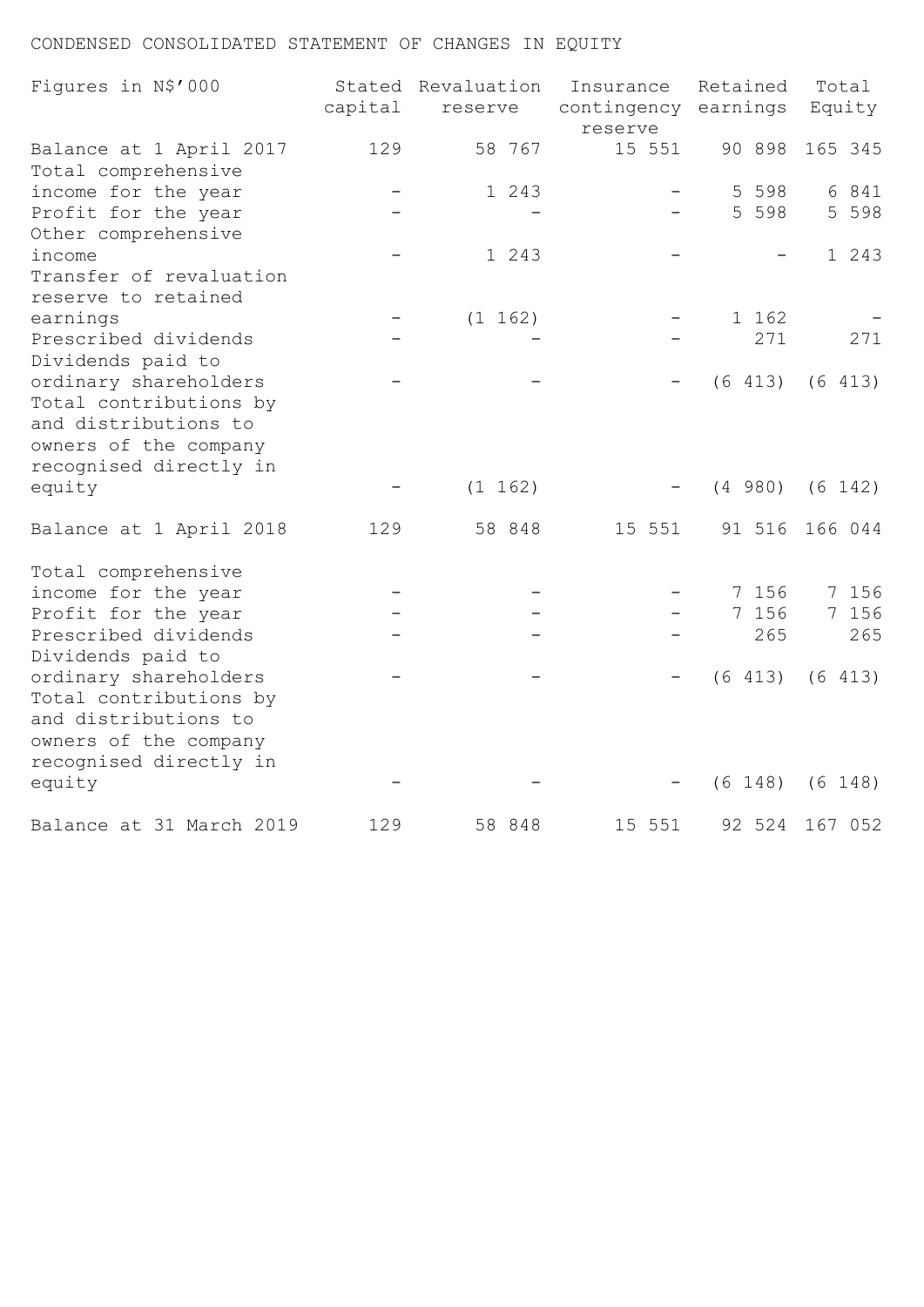## CONDENSED CONSOLIDATED STATEMENT OF CASHFLOW

| Figures in N\$'000                                                                                                                                                                                                                                                                                    | 2019                                                    | 2018                                                        |
|-------------------------------------------------------------------------------------------------------------------------------------------------------------------------------------------------------------------------------------------------------------------------------------------------------|---------------------------------------------------------|-------------------------------------------------------------|
| Cash flow from operating activities<br>Cash generated from operations<br>Investment income from operations<br>Finance costs                                                                                                                                                                           | 82 410<br>2 7 9 8<br>(15 046)                           | 197 563<br>2 538<br>$(20\ 268)$                             |
| Net cash from operating activities                                                                                                                                                                                                                                                                    | 70 162                                                  | 179 833                                                     |
| Cash flow from investing activities<br>Purchase of property, plant and equipment<br>Proceeds from sale of property, plant and<br>equipment<br>Purchase of investment property<br>Purchase of intangible assets<br>Sale / (purchase) of investments at fair value<br>Increase of loans and receivables | (6 622)<br>1 345<br>(292)<br>(896)<br>7 466<br>(28 249) | (11 217)<br>788<br>(497)<br>(1 693)<br>(15 788)<br>(68 024) |
| Net cash from investing activities                                                                                                                                                                                                                                                                    | (27, 248)                                               | (96 431)                                                    |
| Cash flow from financing activities<br>Repayment of loans from related parties<br>Proceeds / (repayment) of borrowings<br>Dividends paid<br>Net cash from financing activities                                                                                                                        | (6 141)<br>1 875<br>(6 413)<br>(10 679)                 | (540)<br>(19 224)<br>(6 413)<br>(26 177)                    |
| Net movement in cash and cash equivalents<br>Cash and cash equivalents at beginning of year<br>Cash and cash equivalents at the end of year                                                                                                                                                           | 32 235<br>394 215<br>426 450                            | 57 225<br>336 990<br>394 215                                |
| CONDENSED CONSOLIDATED SEGMENTAL ANALYSIS                                                                                                                                                                                                                                                             |                                                         |                                                             |
| Figures in N\$'000                                                                                                                                                                                                                                                                                    | 2019                                                    | 2018                                                        |
| Segment revenue<br>Retail<br>Property companies<br>Insurance and finance                                                                                                                                                                                                                              | 591 809<br>24 637<br>101 440                            | 749 943<br>27 434<br>99 280<br>717 886 876 657              |
| Head office and eliminations<br>Total revenue for the year                                                                                                                                                                                                                                            |                                                         | $(40 283)$ $(44 736)$<br>677 603 831 921                    |
| Analysis of revenue by product / service                                                                                                                                                                                                                                                              |                                                         |                                                             |
| Revenue from contracts with customers<br>Sale of goods and rendering of services<br>Insurance premium income                                                                                                                                                                                          | 580 154<br>32 422                                       | 735 477<br>32 709                                           |
| Revenue other than from contracts with customers<br>Rental income<br>Finance income                                                                                                                                                                                                                   | 2 0 9 8<br>62 929                                       | 1 524<br>62 211                                             |
| Total revenue                                                                                                                                                                                                                                                                                         | 677 603                                                 | 831 921                                                     |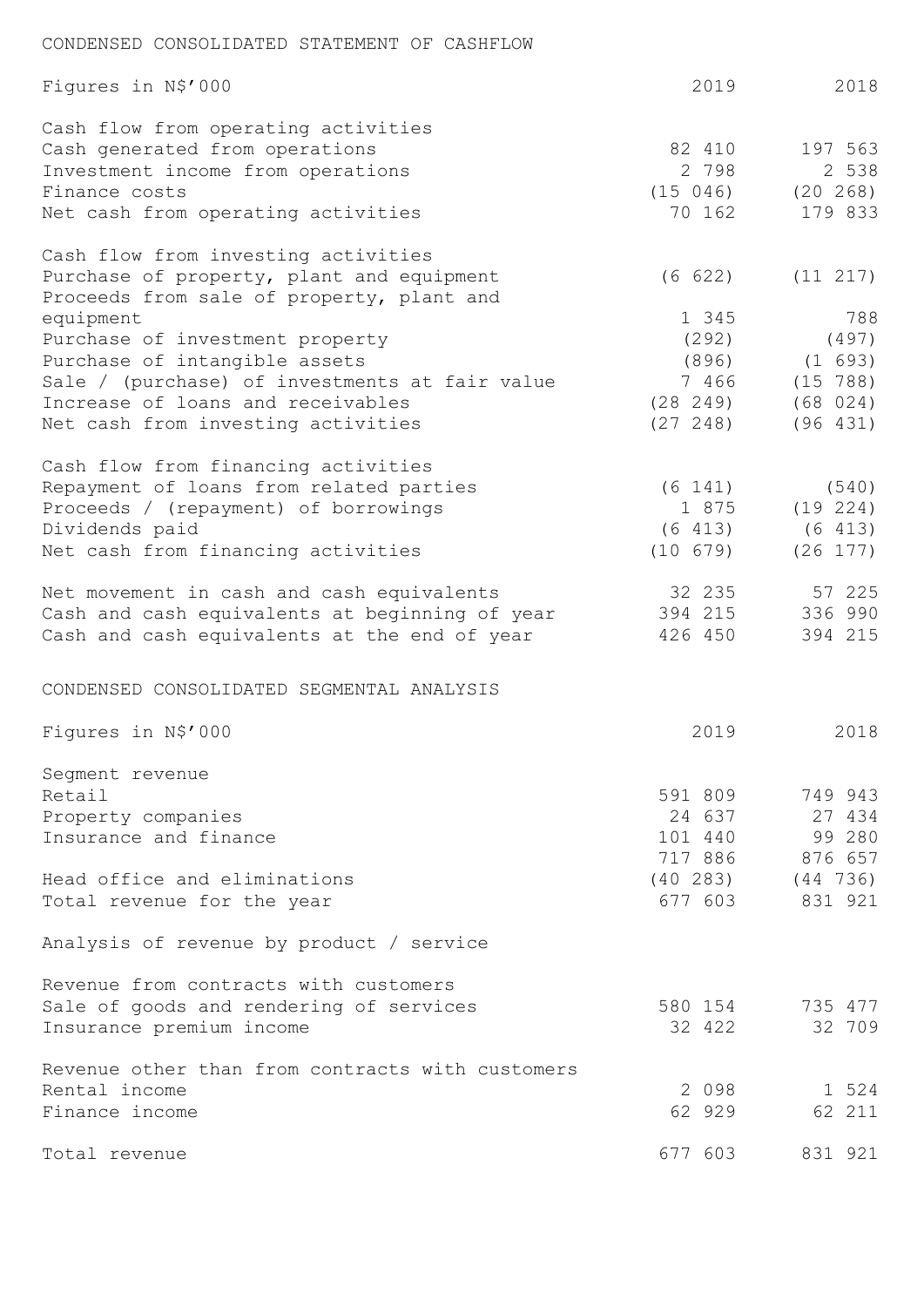| Figures in N\$'000                           | 2019                    | 2018                        |
|----------------------------------------------|-------------------------|-----------------------------|
| Net profit / (loss) after taxation           |                         |                             |
| Retail                                       | (9629)                  | $(12 \t213)$                |
| Property companies                           |                         | $(3 853)$ $(4 778)$         |
| Insurance and finance                        | 23 731                  | 25 322                      |
|                                              |                         | 10 249 8 331                |
| Head office and eliminations                 | (3 093)                 | $(2 \t 733)$                |
| Total profit for the year                    | 7 156                   | 5 5 9 8                     |
| Segment assets                               |                         |                             |
| Retail                                       | 231 199                 | 305 746                     |
| Property companies                           | 388 987                 | 386 807                     |
| Insurance and finance                        | 1 420 312               | 1 385 959                   |
|                                              | 2 040 498               | 2 078 512                   |
| Head office and eliminations                 | $(315 612)$ $(345 154)$ |                             |
| Total as per statement of financial position | 1 724 886               | 1 733 358                   |
| Segment liabilities                          |                         |                             |
| Retail                                       | 178 518                 | 267 436                     |
| Property companies                           | 288 078                 | 333 250                     |
| Insurance and finance                        | 1 365 599               | 1 344 428                   |
|                                              | 1 832 195               | 1 945 114                   |
| Head office and eliminations                 |                         | $(274 \t361)$ $(377 \t800)$ |
| Total as per statement of financial position | 1 557 834               | 1 567 314                   |

RECONCILIATION BETWEEN EARNINGS AND HEADLINE EARNINGS

| Figures in N\$'000                                                                                                                                     | 2019                    | 2018                               |
|--------------------------------------------------------------------------------------------------------------------------------------------------------|-------------------------|------------------------------------|
| Weighted average number of shares in issue for<br>basic, diluted and headline earnings per share                                                       |                         |                                    |
| (1000)                                                                                                                                                 | 52 461                  | 53 443                             |
| Profit for the year, net of taxation<br>Profit on disposal of plant and equipment<br>Fair value adjustment on investment property<br>Headline earnings | 7 156<br>(306)<br>6 850 | 5 5 9 8<br>(276)<br>1 933<br>7 255 |
| Headline and diluted headline earnings per share<br>(cents)<br>Headline and diluted headline earnings per share                                        | 13,06                   | 13,57                              |
| before treasury share adjustment (cents)                                                                                                               | 12,82                   | 13,57                              |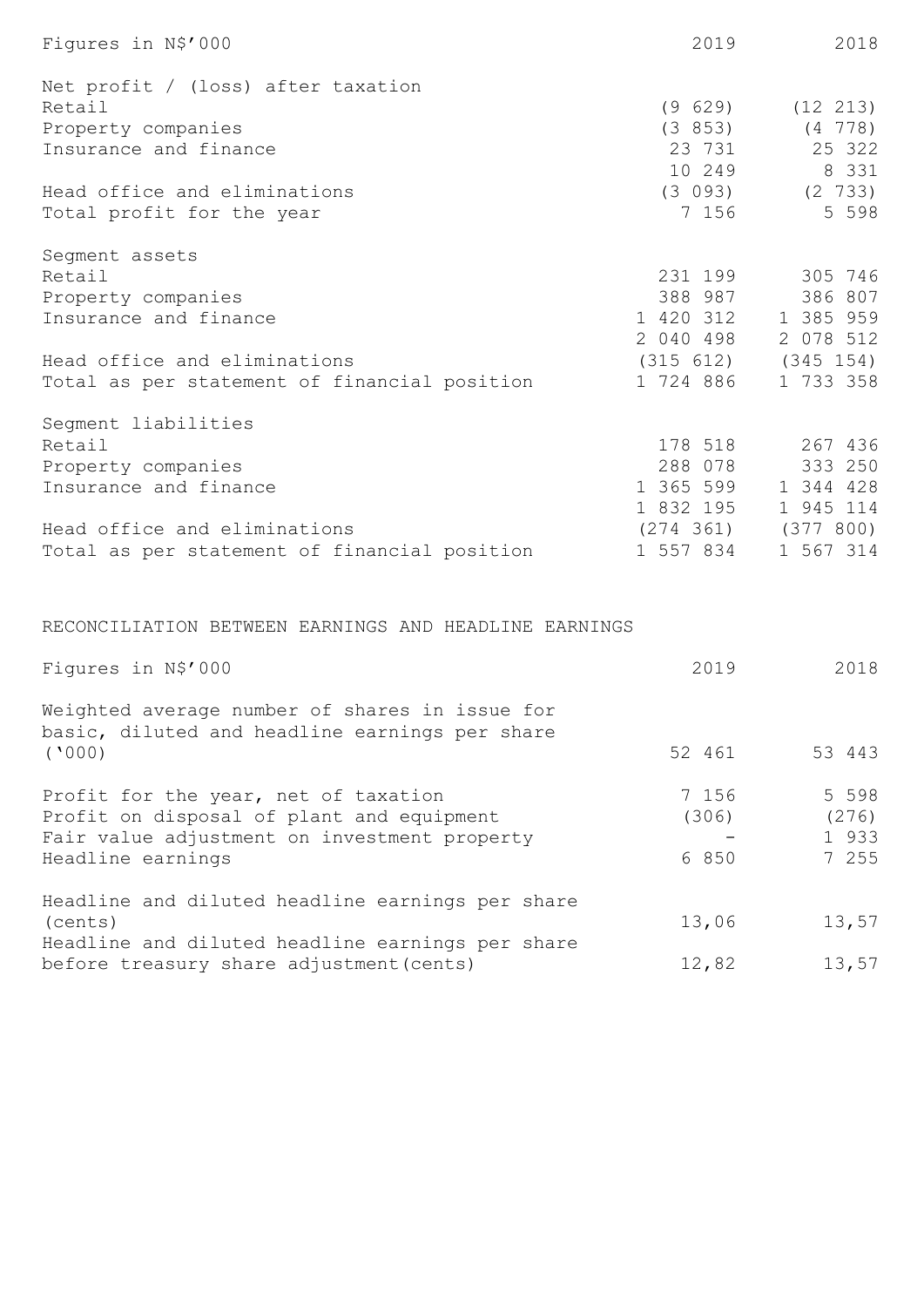### NOTES TO THE CONDENSED CONSOLIDATED FINANCIAL INFORMATION

## 1. BASIS OF PREPARATION

The abridged summarised annual financial statements have been prepared in accordance with the recognition and measurement requirements of International Financial Reporting Standards (IFRS), in compliance with IAS34: Interim Financial Reporting, in the manner as required by the Companies Act of Namibia and the Listing Requirements of the Namibian Stock Exchange. The summarised annual financial statements should be read in conjunction with the consolidated annual financial statements for the year ended 31 March 2019, which have been prepared in accordance with IFRS.

### 1.1 ACCOUNTING POLICIES

The accounting policies are consistent with those applied in the annual financial statements for the year ended 31 March 2018, other than the new standards and interpretations adopted, summarised below.

Standards and interpretations issued affecting amounts reported and disclosures, and that have a material impact on the Group are IFRS 9 Financial Instruments and IFRS 15 Revenue from Contract Customers. The application of IFRS 9 and IFRS 15 did not result in any impact on profit or loss, nor on assets, liabilities and equity for the current or prior year.

Standards and interpretations issued but not yet effective that could have a material impact on the Group are IFRS 16 Leases and IFRS 17 Insurance Contracts. The expected impact of IFRS 16 is the recognition of right of use assets and lease liability on the balance sheet for leases outside of the Group. Adoption of IFRS 17 is currently not quantifiable, but is not expected to materially impact the results of the Group. This may result in more disclosure than is currently provided.

### 2. RELATED PARTIES

During the period, certain companies within the Group entered into transactions with each other. These intra-Group transactions have been eliminated on consolidation. Related party information is unchanged from that reported at 31 March 2018. Refer to the 2019 audited annual financial statements for further information.

#### 3. DIVIDENDS

The Company's dividend policy is to consider an interim and a final dividend in respect of each financial year. At its discretion, the board may consider a special dividend, where appropriate. Depending on the perceived need to retain funds for expansion or operating purposes, the board may pass on the payment of dividends.

Ordinary dividends of 12 cents per share (N\$ 6,4 million) was declared and paid by the Company on 23 July 2018.

Final dividend of 12 cents per share (N\$ 6,4 million) was approved by the board on 12 June 2019 in respect of the year ended 31 March 2019. The dividend will be declared out of retained earnings. The dividend has not been provided for and there are no accounting implications for the current financial year.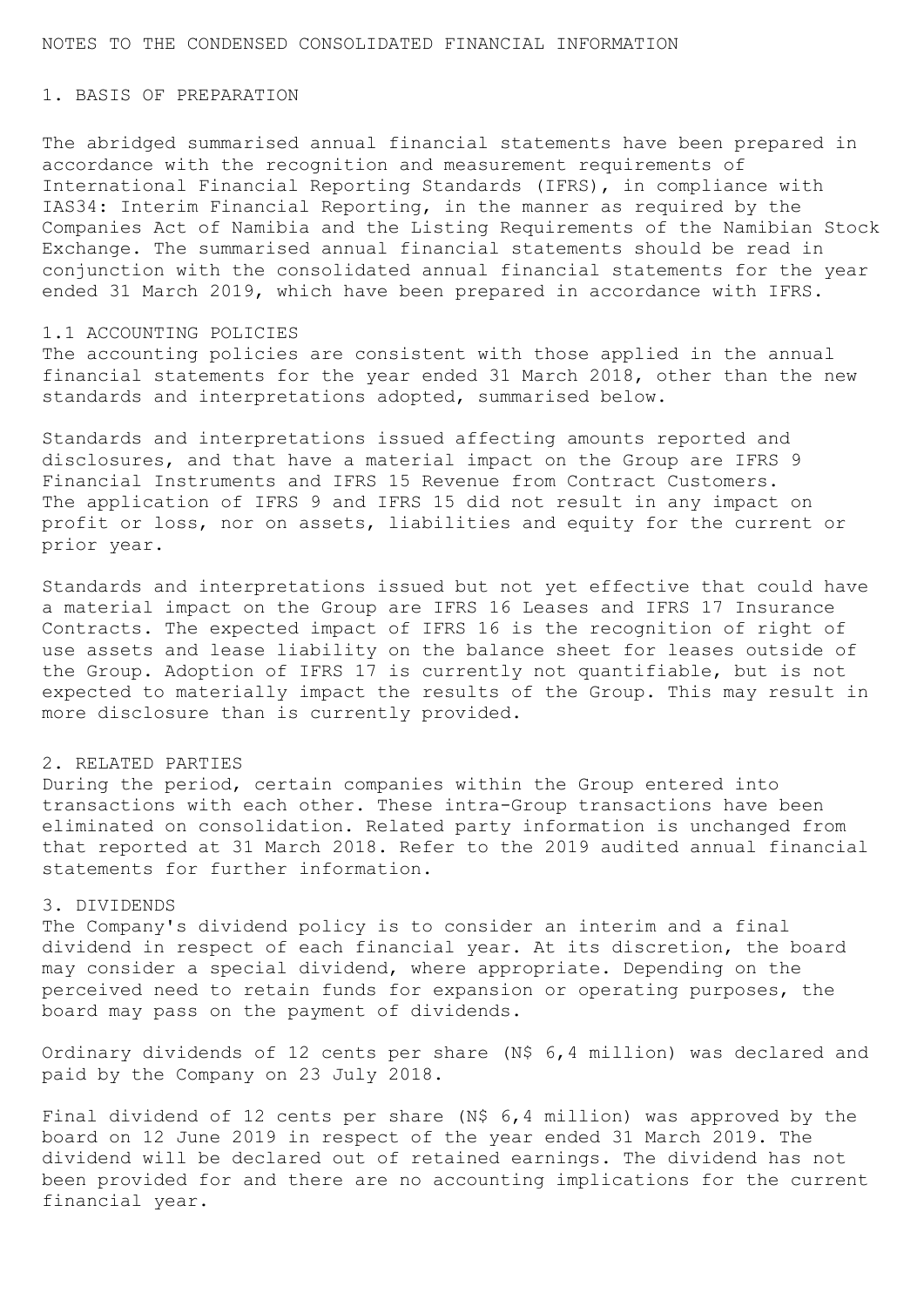Last date to trade ordinary shares "cum" dividend Ordinary shares trade "ex" dividend Monday 15 July 2019 Record date Friday 19 July 2019 Payment/issue date Monday 22 July 2019

Friday 12 July 2019

Share certificates may not be dematerialised between Monday 15 July and Friday 19 July 2019 both days inclusive.

The non-residents shareholders tax varies according to applicable legislation.

4. RESPONSIBILITY FOR CONSOLIDATED ANNUAL FINANCIAL STATEMENTS Accounting policies have been applied consistently with those of the prior year, except for the changes set out in note 1.1. The annual financial statements for the year ended 31 March 2019 have been audited by SGA Chartered Accountants and Auditors, and their unqualified audit opinion is available for inspection at the registered office of the company.

## 5. DIRECTORS' RESPONSIBILITY

The directors take full responsibility for the preparation of the summarised annual financial statements, and that the financial information has been correctly extracted from the underlying audited annual financial statements for the year ended 31 March 2019.

### 6. EVENTS AFTER THE REPORTING PERIOD

There were no events after the reporting period other than the declaration of the dividend which affected the presentation of the annual financial statements for the year ended 31 March 2019, and the appointment of Mrs TB Horn as director effective 4 April 2019.

7. DIRECTORATE

The directors in office at the date of this report are as follows: - Gerard Swart (Independent Non-executive Chairman)

- PJ de W Tromp (Group Managing Director)
- NC Tromp (Strategic and Non-executive Director)
- GR de V Tromp (Non-executive Director)
- FR van Staden (Executive Director)
- WO Fourie (Financial Director)
- JD Mandy (Independent Non-executive Director)
- TB Horn (Independent Non-executive Director)(appointed 4 April 2019)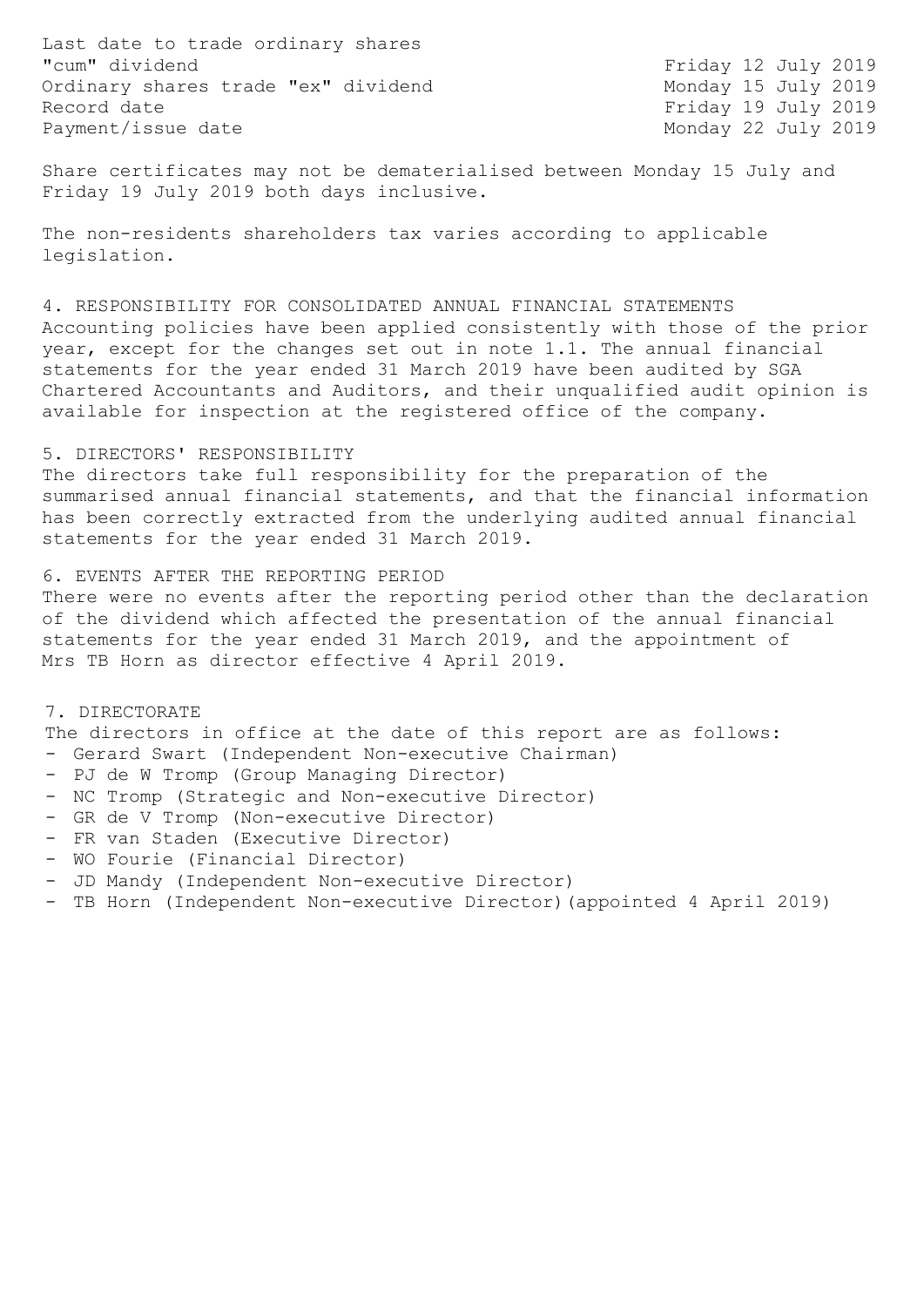### CHAIRMAN'S REPORT

The business environment remained stagnant and was for all sectors in the economy a challenging time. The Nictus Group did not escape this trend and overall results remained under pressure although results were somewhat better than the previous year.

### SEGMENTS

The insurance segment once again contributed largely to the overall profit of the Group. I am optimistic that the insurance segment will continue to be a major profit contributor to the Group's results. Other segments performed better than the previous year although still not profitable. Furniture retail focused on retaining its market share and is on track with its organic growth strategy.

Management's concerted efforts to realign all segments to be in line with a smaller economy culminated in cost savings and better results. This should align the Group to be profitable again in a future growing economy.

#### ECONOMIC OULOOK

The Namibian economy is under tremendous pressure due to the past over stimulation and overspending in all sectors. It will take some time to recover and to be a stable environment again in which business can prosper. This will largely depend on how government rectify that what went wrong in the past and incentivise business to do well again in future. In my view it will take years to be back on a sustainable path of economic growth.

#### APPRECIATION

I would like to thank all involved in the Group for their loyalty, dedication and support, especially in trying times like now where each one is important to us. Lastly, all glory to God, the Almighty, for guiding us and protecting us during the year.

Gerard Swart Chairman of Nictus Holdings Limited.

MANAGING DIRECTORS REPORT

Esteemed Stakeholders,

THE 'NEW NORMAL' While settling into the current situation and adapting to the changes in our environment, which I call the 'new normal', the Nictus Group also had to align itself with the new situation.

Adapting to the drastic change in our economic situation was no easy task; it came at a price and required an immense effort to adjust within a short time. Throughout the country, devastating traces of failing businesses reluctant to adapt and to change can be seen. With the average lifecycle of businesses getting shorter each year, one has to adjust to the changes and remain in touch with the business environment.

Artificial intelligence is a driver in this whole process, and I don't think we truly understand the impact that it will have in the years to come. During the past year the onslaught came, we accepted the challenge, we fought the war, survived and above all, still managed to progress as a Group.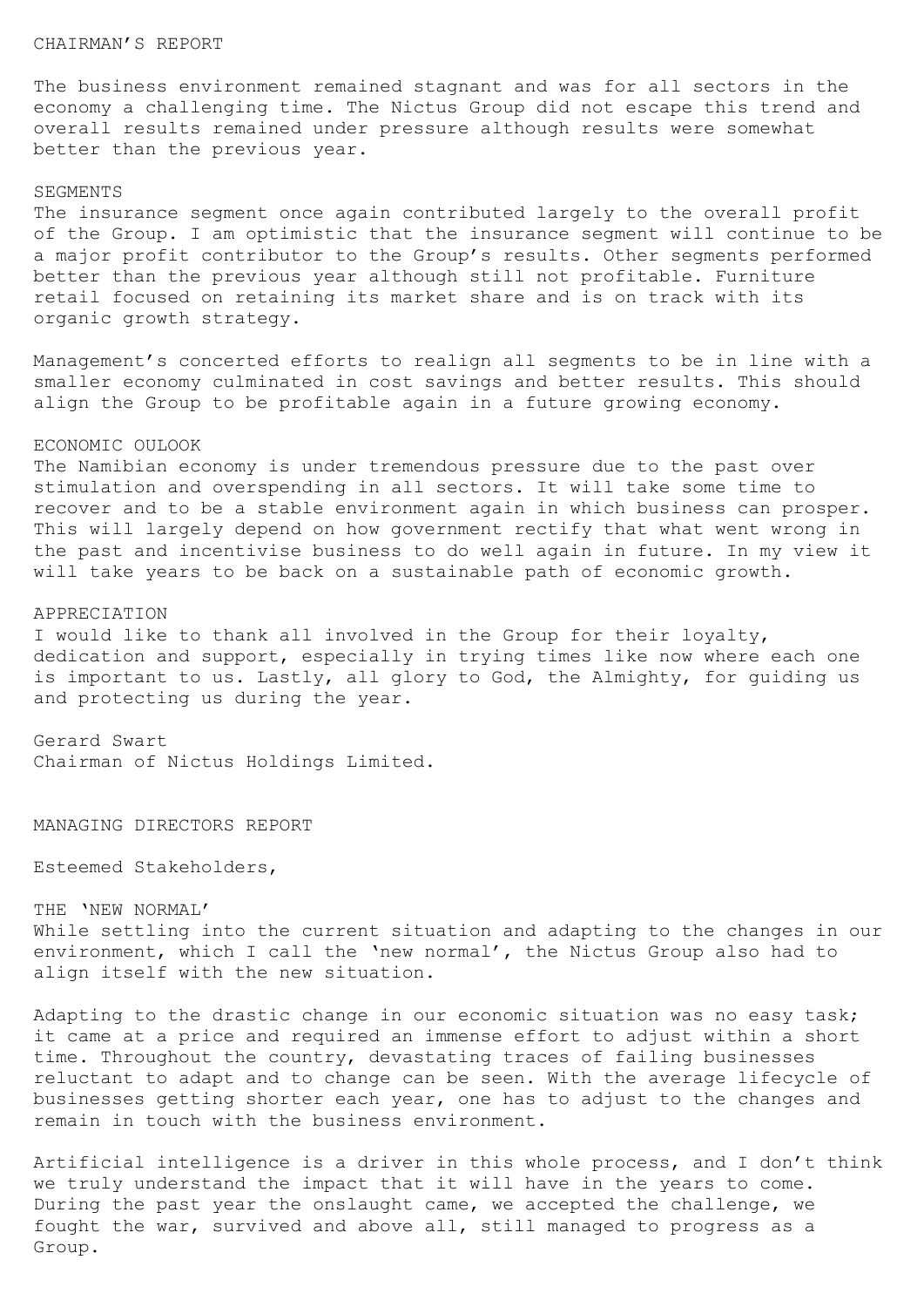#### FINANCIAL

The retail segment was under immense pressure to re-establish itself within a ruthlessly declining market due to a lack of consumer spending. Despite the withdrawal of General Motors and getting to grips with a reconstructed tyre business, I am grateful for the results achieved under the current circumstances.

Inefficiencies had to be addressed, and processes and systems needed to be realigned. With a drop in turnover in excess of 21% and with a growth strategy for the furniture market that still requires some investment, we managed to improve the results achieved last year, also by more than 21%.

In our property segment, we focused on efficiencies and cost-saving initiatives, along with filling our vacancies - and this paid off for us. We bettered the 2018 result by 19%. Market-related rentals are under pressure and because property forms a major part of our business, we resolutely addressed this aspect. Although we did not quite reach our target, I am pleased with results attained in this segment.

In the insurance and finance segment, turnover remained on the same level as the previous year. Even though the income from premiums declined, we managed to support the deficit with an increased income on the investment side. Profitability dwindled by 6% compared to 2018; a result which I think is quite remarkable, taking into consideration the 'new normal'.

We are therefore thankful that despite a total decline of 18.5% in our turnover, we can report a 27% increase in profit after tax from the N\$5.5 million attained in the previous financial year. This result, which was not easy to achieve, is still below the required level, but is an indication that the changes we made are giving us the assurance that we are moving in the right direction.

#### SYSTEMS AND PROCEDURES

The systems and procedure side of the business received a lot of input over the past financial year. We centralised the financial, administration and marketing divisions of the subsidiaries to obtain more efficiency and effectiveness in the Group. This was somewhat more difficult than planned but we envision it will still reach its full potential in the next two to three years.

We have also started a big drive to revisit our systems and processes to reduce manual and cumbersome practices. We will be continuing with this in the coming year but are taking into account the fact that there will need to be a balance between investment and the result that we wish to achieve.

### CUSTOMERS AND STAKEHOLDERS

During the past year we found ourselves moving much closer to our major suppliers and stakeholders. We experienced that building relationships are vital, especially in times like these, to strengthen our partnerships to carry us through difficult situations.

Several inefficiencies in our buying process were addressed and this contributed to the results obtained. We managed to grow our client base in all our segments, and I would like to assure them that we will continue to strive for excellence in what we do.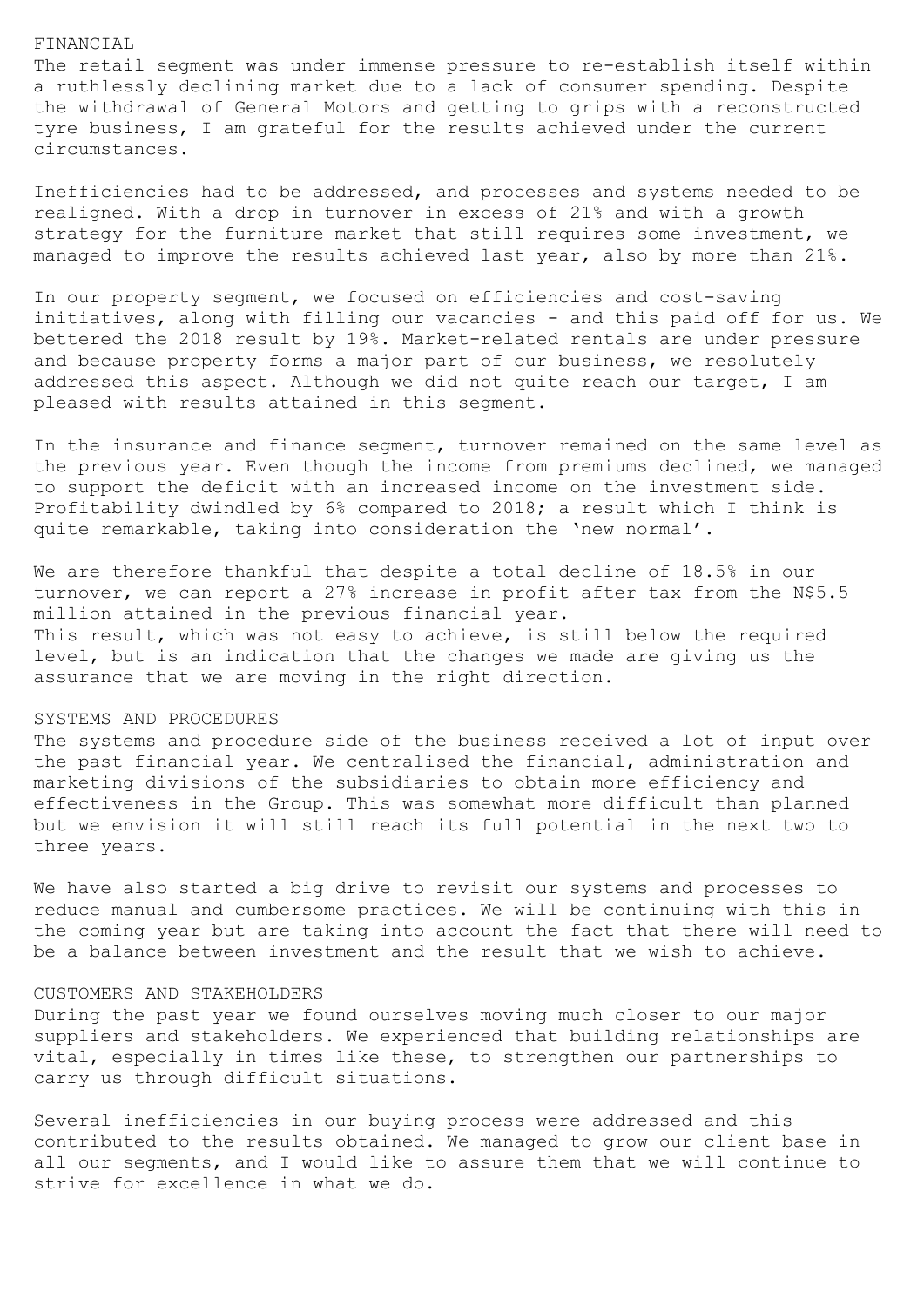The impetus towards becoming exceptional wealth creators will continue, and I would like to thank each supplier, client, associate, staff member and shareholder for their continued support throughout the past year.

## LEARNING AND GROWTH

The downturn in the economy unfortunately took its toll on our staff complement. Retrenchments are heart-rending and never easy. I am however convinced that we managed to retain the best talent in the Group. People remain our most valuable asset and we will continue to develop the skills of our labour force.

#### EXPECTATIONS

I do not foresee any major upswing in the near future. Growth lies in adapting to the environment and rooting out inefficiencies within our own businesses. Indications on some policy changes from government's side might restore trust in the markets but will not have a major effect on consumer spending in the short term.

I am convinced that the changes we made during the past year will become more and more effective and that the foundation is laid to deliver better results in the coming years. We keep looking for synergies within the Group, but also focus on complementing activities for the Group. I believe that we may see some new connections in the coming year.

All grace, glory and praise to our Heavenly Father who guided and embraced us during this year. We will always depend on and pray for His grace for the future.

Regards,

Philippus Tromp Managing Director Nictus Holdings Limited